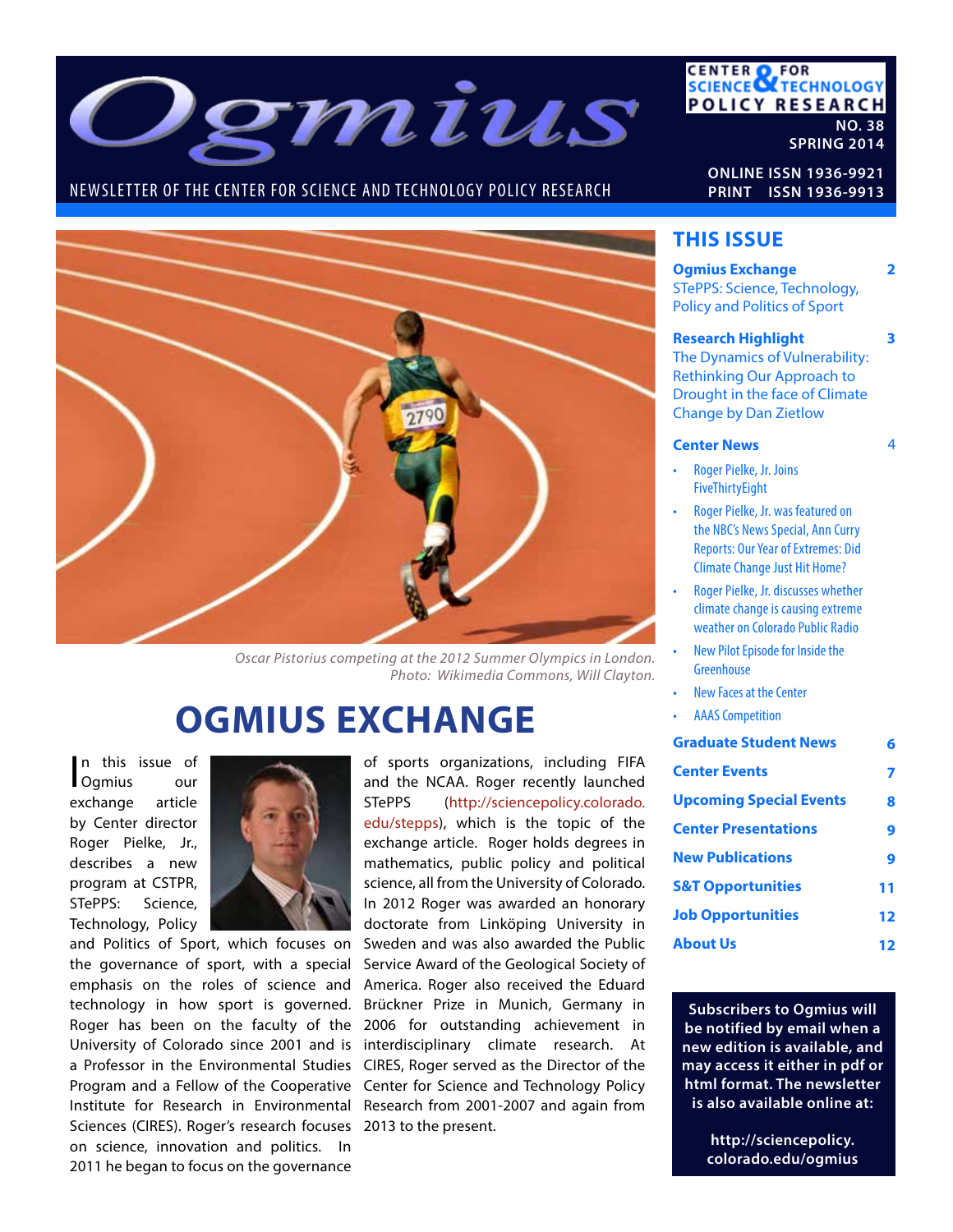# **STEPPS: Science, Technology, Policy And Politics Of Sport by Roger Pielke, Jr.**

Here at the CIRES Policy Center we've started up a new research program focused on the governance of sport. The program has been in the works over the past several years after I discovered how closely related many questions of sports governance are to more common topics found within the field of science and technology policy.

A few years ago when teaching a seminar on science and technology studies, I developed two units that used sports as a context for exploring some difficult topics. One case focused on technological augmentation of the human body. We looked at the case of Oscar Pistorious and the policies which governed how athletes who use

prosthetics would be eligible to participate in the Olympics, competing against athletes who did not use prosthetics. The case raised challenging questions about what it means to be human, what it means to be augmented, and the role of technologies in our lives. Ultimately, the case came around to policies – what rules should govern technological augmentation in sport?

A second case that we looked at was that of Caster Semenya, the South African runner. After she dominated the field in the 2009 World Championships she found herself in the middle of a gender controversy, with allegations made that she should be deemed ineligible to run with women. Semenya was ultimately vindicated, but the case raises the question of what it means to qualify to compete in women's athletics events. As on many topics, an initial reaction to sex and sports is to hand off the issue to scientists and ask them to determine a bright line that can be used in a decision making setting. But like so many areas, there is no bright line, but many shades of gray. Determining who is eligible to compete in women's sporting events turns out to highlight many of the challenges of using science in decision making.

Cases like these led us to create a new research program, called STePPS: Science, Technology, Policy and Politics of Sport. We are interested in questions of governance, especially as they are related to science and technology. We have also partnered with the Department of Ethnic Studies where there is a new certificate program in Critical Sports Studies.



*Caster Semenya runs ahead of Rose Mary Almanza and Halima Hachlaf during heat of the women's 800-meter race in 2012 Olympics. Photo: Franck Fife/AFP/Getty Images.*

This semester I am teaching a course on The Governance of Sport, and for our final class project we are holding an Oxfordstyle debate on the issue of unionization and college athletics. In March 2014 the National Labor Relations Board ruled that football players at Northwestern University would be allowed to unionize in order to secure labor rights as university athletes. Northwestern University immediately appealed the decision. Kain Colter, the Northwestern quarterback, explained: "Right now the NCAA is like a dictatorship. No one represents us in negotiations. The only way things are going to change is if players have a union." The NCAA opposed the move: "This union-backed attempt to turn student-athletes into employees undermines the purpose of college: an education. Student-athletes are not employees, and their participation in college sports is voluntary."

Students in my class are taking different sides of this issue and we are holding the debate at our department of athletics. The question of unionization is part of a bigger debate about the role of big-time college athletics on university campuses. Science and technology policy scholars typically address many questions related to the governance of the modern university. But athletics are rarely a focus.

With STePPS we hope to bring together an impressive body of scholarship, methods and expertise, with a part of society that deserves greater scholarly attention. You can find our new project online http://sciencepolicy.colorado.edu/stepps. We'd love your feedback!

Roger Pielke, Jr., pielke@colorado.edu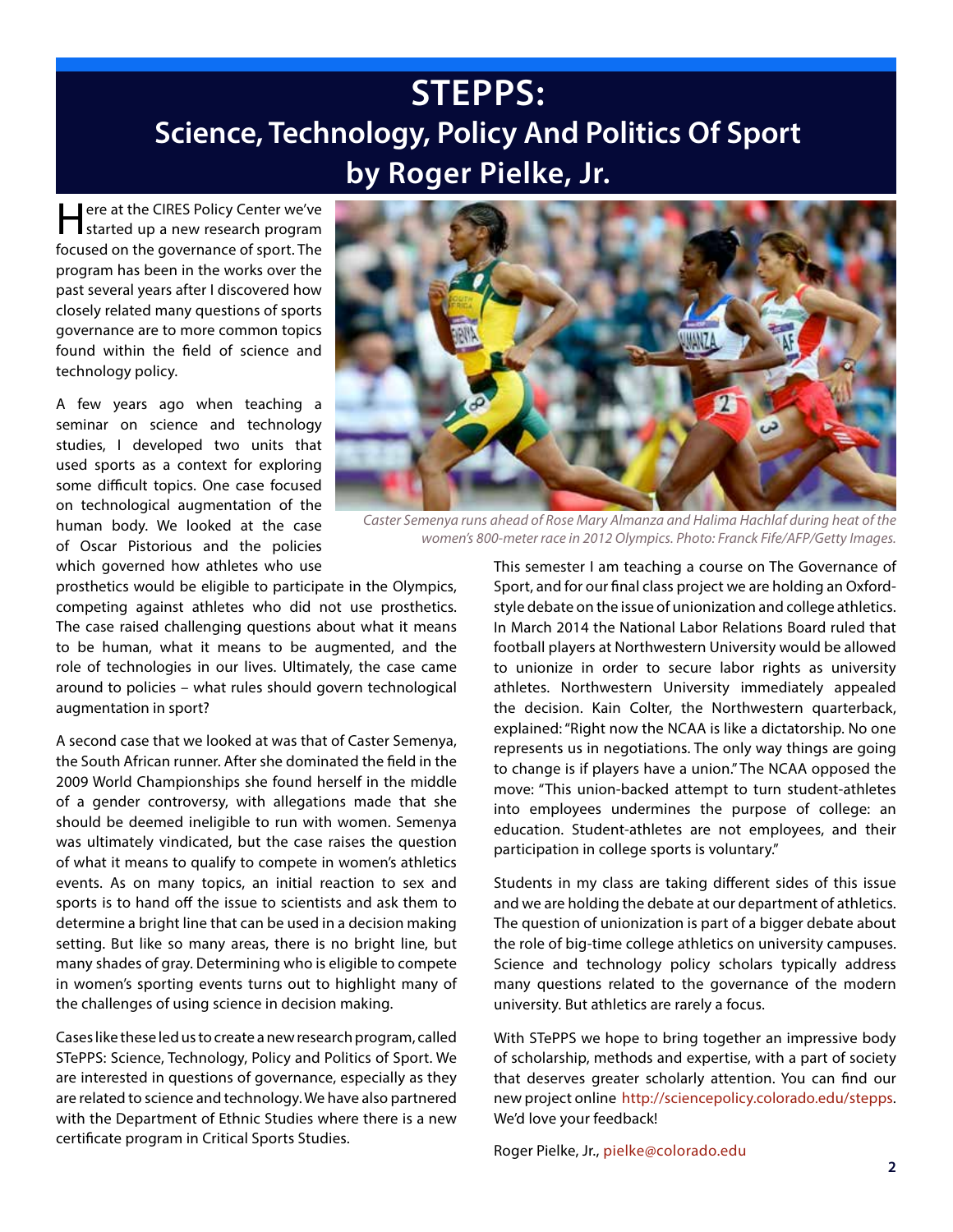### **RESEARCH HIGHLIGHT**

 $Q$ ur new writing intern Dan Zietlow (see Center News) catches up with CSTPR's Lisa Dilling<br>to learn about her ongoing "Interactions of Drought and Climate Adaption for Urban Water" (IDCA) project. Lisa is an Assistant Professor of Environmental Studies, a Fellow of the Cooperative Institute for Research in Environmental Sciences (CIRES) and a member of the Center for Science and Technology Policy Research at the University of Colorado Boulder. Her career has spanned both research and practice arenas of the science-policy interface, including program leadership for NOAA and the U.S. Global Change Research Program. Her current research focuses on the use of information in decision making and science policies related to climate change, adaptation, and the carbon cycle. She is a co-editor of the book Creating a Climate for Change: Communicating climate change and facilitating social change from Cambridge University Press.



**The Dynamics Of Vulnerability: Rethinking Our Approach To Drought In The Face Of Climate Change by Dan Zietlow**

uch of eastern Australia is currently in the midst of some of the driest months on record. Similarly, wintertime droughts are becoming increasingly common for the Mediterranean region. Closer to home, California posted its driest documented year in 2013. These regions of the world, as well as many others, successfully mitigated shortterm effects of drought in the past by implementing "no regrets" strategies. Such policies are arguably good for the preservation of our environment regardless of climate change, with common solutions including mandatory water restrictions and more



efficient methods of water conservation (e.g., low-flow toilets or xeriscaping). With increased knowledge of anthropogenicinduced climate change, we must also begin to ask: do "no regrets" solutions reduce water system vulnerability in conditions of long-term climate change? Lisa Dilling, a scientist with the Center for Science and Technology Policy Research at the University of Colorado, and her colleagues are beginning to ask such a question.

Dilling is the principal investigator for the Interactions of Drought and Climate Adaption for Urban Water (IDCA) project. Her work aims to understand the dynamic nature of vulnerability to identify drought management policies that are effective across the timescales on which climate

change operates. Vulnerability (i.e., susceptibility to harms like drought) is a function of one's exposure and sensitivity to that vulnerability, as well as society's capacity to adapt. With this in mind, it is often asserted that actions taken to reduce vulnerability to current climate variability will help in adapting to climate change (the "no regrets" solutions discussed earlier). Evidence suggests, though, that ignoring the spatial and temporal dynamic of exposure to vulnerability may solve the problem in the short-term, but may shift vulnerability to other parts of the system or limit our future ability to adapt. In the case of drought, there are concerns that restructuring urban water systems to permanently conserve water might limit flexibility to cut back on water usage during future drought.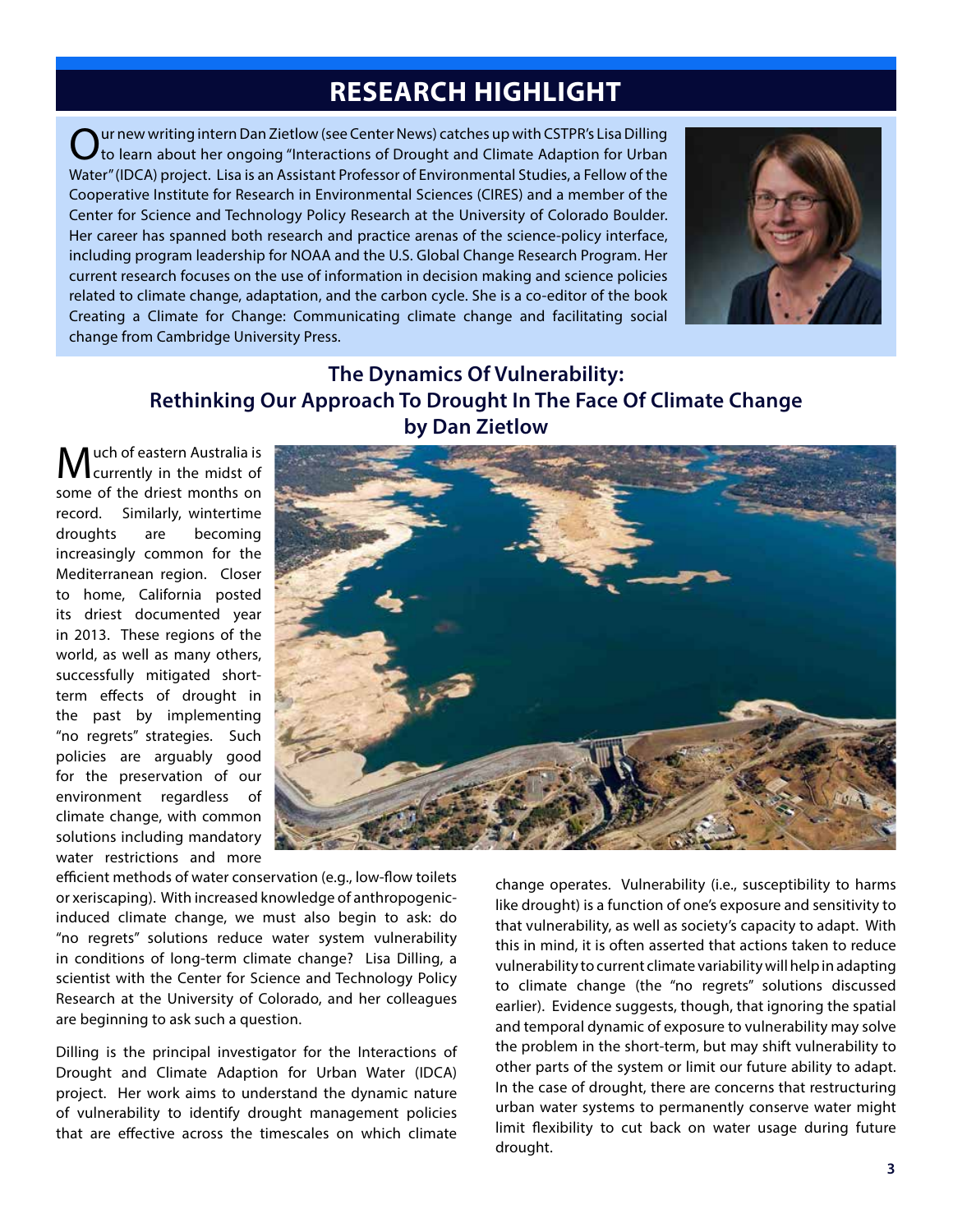## **RESEARCH HIGHLIGHT**

A scan of drought policies implemented by various cities across the United States highlight this exact problem: we can make changes to adapt to drought today, but may not always anticipate the long-term effects of such policies, especially in the face of climate change. Despite initial limitations ranging from equity concerns to social resistance, most cities considered their drought policies successful since they reduced the overall amount of water used. That being said, many water policies caused unforeseen problems, including water quality issues and revenue imbalances. In-depth analysis is now underway on the water systems of Tampa, FL, Austin, TX, and Las Vegas, NV to further elucidate the linkages between drought response and other elements of the water system.

From her initial work, Dilling has drawn some significant preliminary conclusions. Namely, we might want to rethink the language used around adaptation from "no regrets" to "proceed with caution." "No regrets" decisions made to ensure a sufficient supply may reduce physical exposure to



drought, but have other effects on financial systems, political relationships, and perceptions of fairness. Attention to how the dynamics of vulnerability shift following significant adaptation decisions will allow for a more informed and flexible approach as we adapt to climate change.

Dan Zietlow daniel.zietlow@colorado.edu



**Roger Pielke, Jr. Joins FiveThirtyEight**

Center director Roger Pielke, Jr. joined ESPN's FiveThirtyEight as a contributor writer where he writes about science, innovation and politics as well as sports governance. His articles include



Disasters Cost More than Ever—But Not Because of Climate Change (http://fivethirtyeight.com/features/disasters-costmore-than-ever-but-not-because-of-climate-change), When Picking a Bracket, It's Easier to Be Accurate Than Skillful (http://fivethirtyeight.com/features/when-picking-a-bracketits-easier-to-be-accurate-than-skillful) and There's Income Inequality in Golf, Too (http://fivethirtyeight.com/features/ theres-income-inequality-in-golf-too).

**Roger Pielke, Jr. was featured on the NBC's News Special, Ann Curry Reports: Our Year of Extremes: Did Climate Change Just Hit Home?**

Roger was featured in an NBC news special about extreme

weather and climate change. View video here: http://www.nbcnews. com/news/us-news/ our-year-extremes-didclimate-change-just-hithome-n70976.



**Roger Pielke, Jr. discusses whether climate change is causing extreme weather on Colorado Public Radio**

Colorado Matters host Ryan Warner discussed climate change and extreme weather events with CIRES' Roger Pielke Jr. and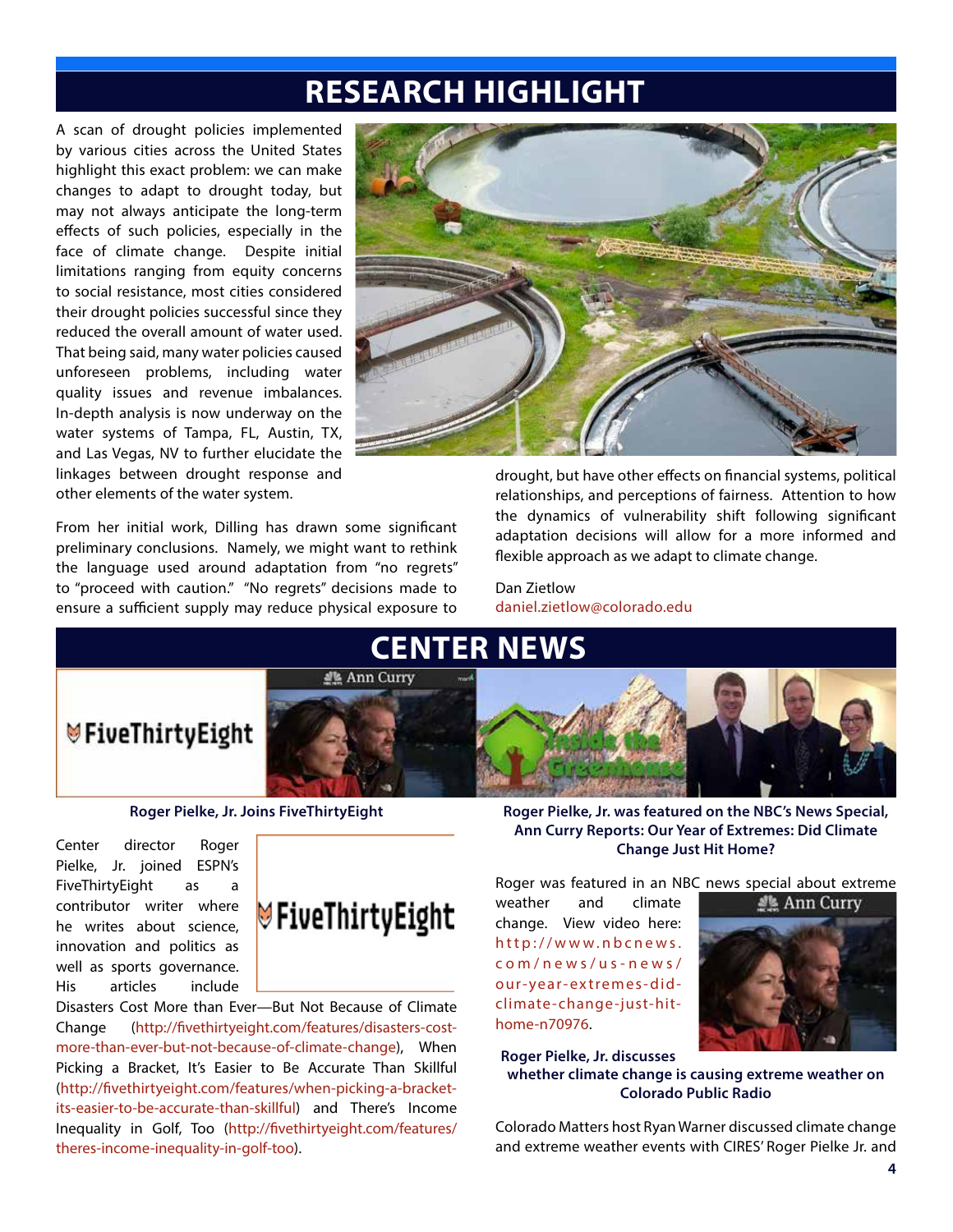### **CENTER NEWS**

NCAR's Kevin Trenberth. Excerpt: "After big weather events, the question that often comes up is: "Is climate change responsible for this?" That question has popped up a lot in Colorado recently given massive floods and fires over the past year. In



September 2013, devastating floods hit the Front Range and, less than a year ago, the Black Forest wildfire wiped out more than 500 homes near Colorado Springs. Colorado hasn't been alone in its extreme weather misery: Hurricane Sandy ravaged the East Coast in 2012, blizzards and snowstorms tortured the Northeast in 2013 and the current severe drought in California means ski resorts haven't opened and ranchers are selling off their herds. Are all these events just Mother Nature cycling through her natural mood swings? Or is it, as some scientists suggest, that the human influence on our climate is causing these weather catastrophes? Read more and listen to audio here: http://www.cpr.org/news/story/climate-changecausing-extreme-weather-experts-disagree.

#### **New Pilot Episode for Inside the Greenhouse**

Max Boykoff's collaborative project with Beth Osnes and

Rebecca Safran at the University of Colorado, Inside the Greenhouse, has produced a pilot program incorporating creative climate communications from student projects assembled in their partner courses. The centerpiece



of this program draws on part two of the project, recording from an on-stage interview with a high-profile public figure who has been wrestling with questions regarding climate science, policy and the public. As part of this, guests to the live event visit onsite locations in the Boulder community as part of the stories in the program, and as part of the important dimension of outreach beyond campus (e.g. K-12 classrooms). The footage taken during these visits will also become part of the programs. View the program here: http:// vimeo.com/85576017.

### **New Faces at the Center**

The Center continues to grow with the addition of several new members.

Katherine "Katie" Dickinson joined the Center as a Research Associate/Research Scientist. Katie is an environmental economist who studies how humans behave in the face of

environmental risks. Her research topics have included sanitation behaviors in India, malaria-related decisionmaking in Tanzania, willingness to pay for mosquito control in Wisconsin and Florida, and homeowners' wildfire mitigation choices in Colorado. Across these diverse topics, Katie has examined how people perceive different environmental risks and what costs and benefits people consider in



deciding how to respond to those risks. She is particularly interested in how neighbors and social contacts influence a person's own choices. Katie is excited about the prospect of working more closely with natural and physical scientists on projects that build an integrated understanding of the ways that human actions and environmental processes interact. A newly funded project on clean cookstoves and their air quality and health impacts in Ghana is a prime example of this kind of interdisciplinary research. Katie received Bachelor and Master of Science degrees from Stanford University, and a Ph.D. from Duke University's Nicholas School of the Environment. She was a Robert Wood Johnson Health and Society Scholar at the University of Wisconsin before joining NCAR in 2010 as a Postdoctoral Fellow with support from the Advanced Study Program and the Integrated Sciences Program.

CSTPR's new undergraduate assistant is Torie Duke. Torie is pursuing a Bachelor's Degree

in Chemical and Biological Engineering from CU Boulder with a minor in Computer Science. She has worked with Engineers Without Borders on designing water catchment systems in Rwanda for three villages and is eager to learn more about the policies behind current environmental issues.



CSTPR welcomes Dan Zietlow, a Ph.D. candidate in Geophysics at CU Boulder, as our new writing intern. In this position Dan will utilize his blogging and photography skills to produce short articles and blogs and to participate in social media discussions in areas related to the Center's research, education and outreach.

Welcome Katie, Torie and Dan!

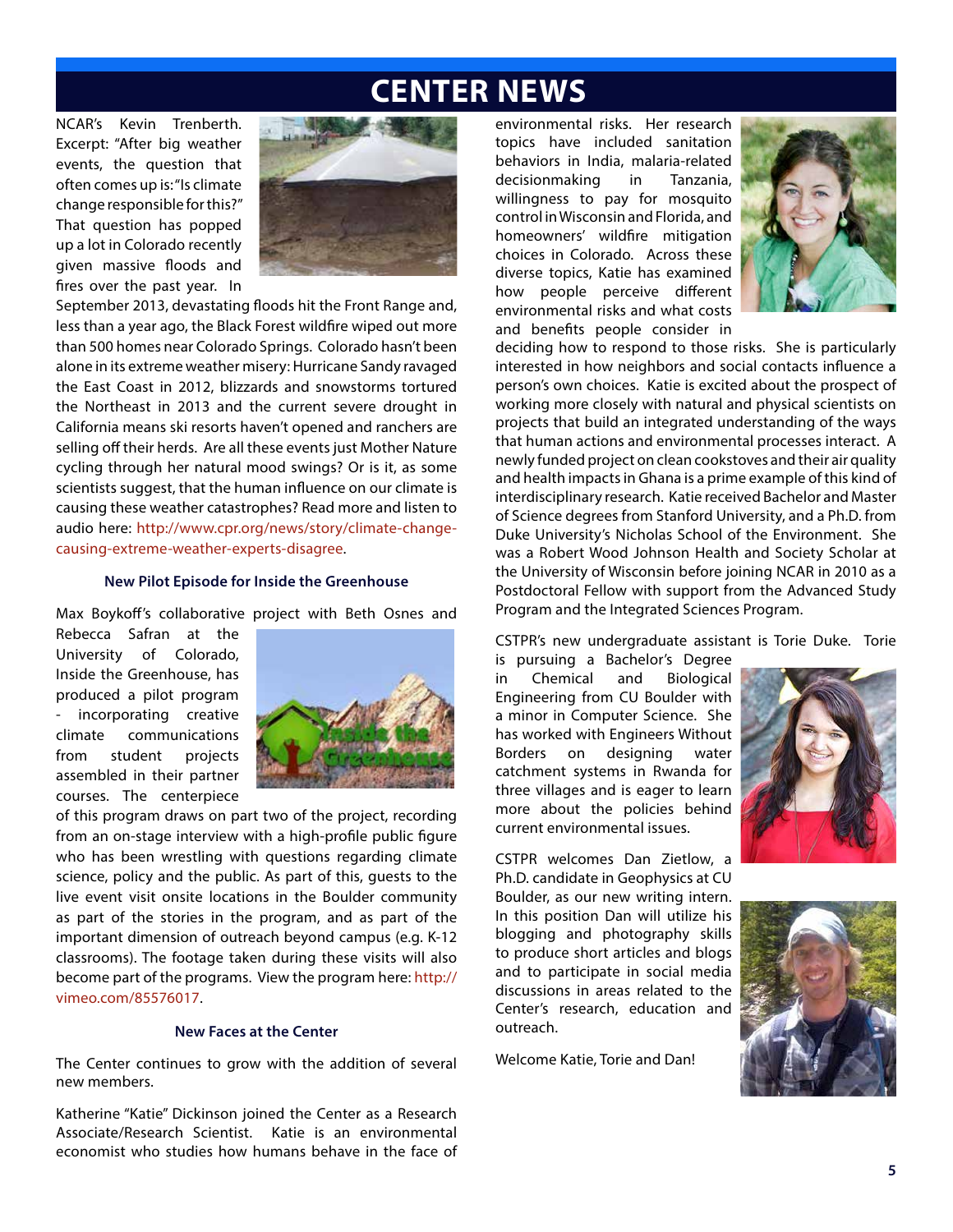## **CENTER NEWS**

#### **AAAS Competition**

Congratulations to the winners of the AAAS "Catalyzing Advocacy in Science and Engineering" Workshop Student Competition organized by the CIRES Center for Science and Technology Policy Research and supported by



the CU Graduate School and Center for STEM Learning. Emily Pugach, a Ph.D. student in Molecular, Cell and Developmental Biology, and Chris Schaefbauer, a Ph.D. student in Computer Science, both at CU-Boulder, were selected through a highly competitive process. They recently attended the AAAS

workshop in Washington, DC, to learn about Congress, the federal budget process, and effective science communication. They also met with Members of Congress or congressional staff. Emily had the following to say about the experience:

"The workshop truly exceeded my expectations, and those of all the participants. As a graduate student who relies on federal dollars with little knowledge of the process and mechanisms by which these dollars are allocated, it was eye opening to learn more about these procedures and what I can do to advocate for my own research and that of the University. Truly I cannot say enough good things about the specific workshops, the people I met from AAAS, and the individuals we met within our congressmen's offices. I sincerely hope AAAS makes the CASE workshop an annual event and that CU can continue to participate."

### **GRADUATE STUDENT NEWS**

**Marisa McNatt article for The Boulder Stand, "Changing the Game: Boulder's Clean Energy Goals, and How a Lego Game Shows How to Reach Them"**

CSTPR graduate student Marisa McNatt had an article in The Boulder Stand addressing using Lego blocks and "Change Cards" as a tool to visualize what would happen if Boulder, CO were to take more aggressive action



for reducing carbon emissions, or to map what it would look like to meet its renewable energy targets through municipalization.

Excerpt: In July I traveled to the E.U. as a Heinrich Böll Climate Media Fellow, to learn about policies that the EU and Germany are implementing to transition to a carbon-free economy and translate them to U.S. policy-makers. My first stop took me to Copenhagen, home to the inventors of "Changing the Game" — a game that allows you to dream up your ideal energy scenario for a region in Europe in 2030 and see if you can get there under realistic technological and economic conditions. The Game uses Lego towers to visually capture the basic principles of the energy system. As you implement policy measures throughout the game using "Change Cards" that modify the energy system, the Lego towers are altered in tandem, so that the changes are visualized.

Participating in a round of Changing the Game on day two of my travels, I learned that even with a well-educated and ambitious group, it's pretty difficult to overcome the technological and economic constraints to meeting renewable energy and carbon reduction targets. Despite the cultural and political differences between Europe and the U.S., there are similar constraints to transitioning to a carbon-free economy on either side of the Atlantic. Even for Boulder, the Game offers insight into what it will take to reach municipal climate and clean energy goals…read more: http://www.theboulderstand.org/2013/12/21/changing-thegame-boulders-clean-energy-goals-and-how-a-lego-gameshows-how-to-reach-them.

### **Kanmani Venkateswaran Participates in TED: Environmental Studies**

CSTPR's Max Boykoff and Kanmani Venkateswaran are now part of an opensource learning module through Wiley-Ted Studies: TED Studies: Environmental Studies – Climate Change. Wiley in collaboration with TED has published a curated



series of talks plus specially commissioned educational support materials. Teachers and students can use TED: Environmental Studies to explore the issues relating to one of the biggest threats to our planet. Specially commissioned contextual essays, activities, and multimedia resources link the science of urban planning to the real world, plus expanded academic content such as key terms and further reading. For more information: http://media.wiley.com/assets/7224/76/ Climate\_Change\_TLG\_Overview.pdf.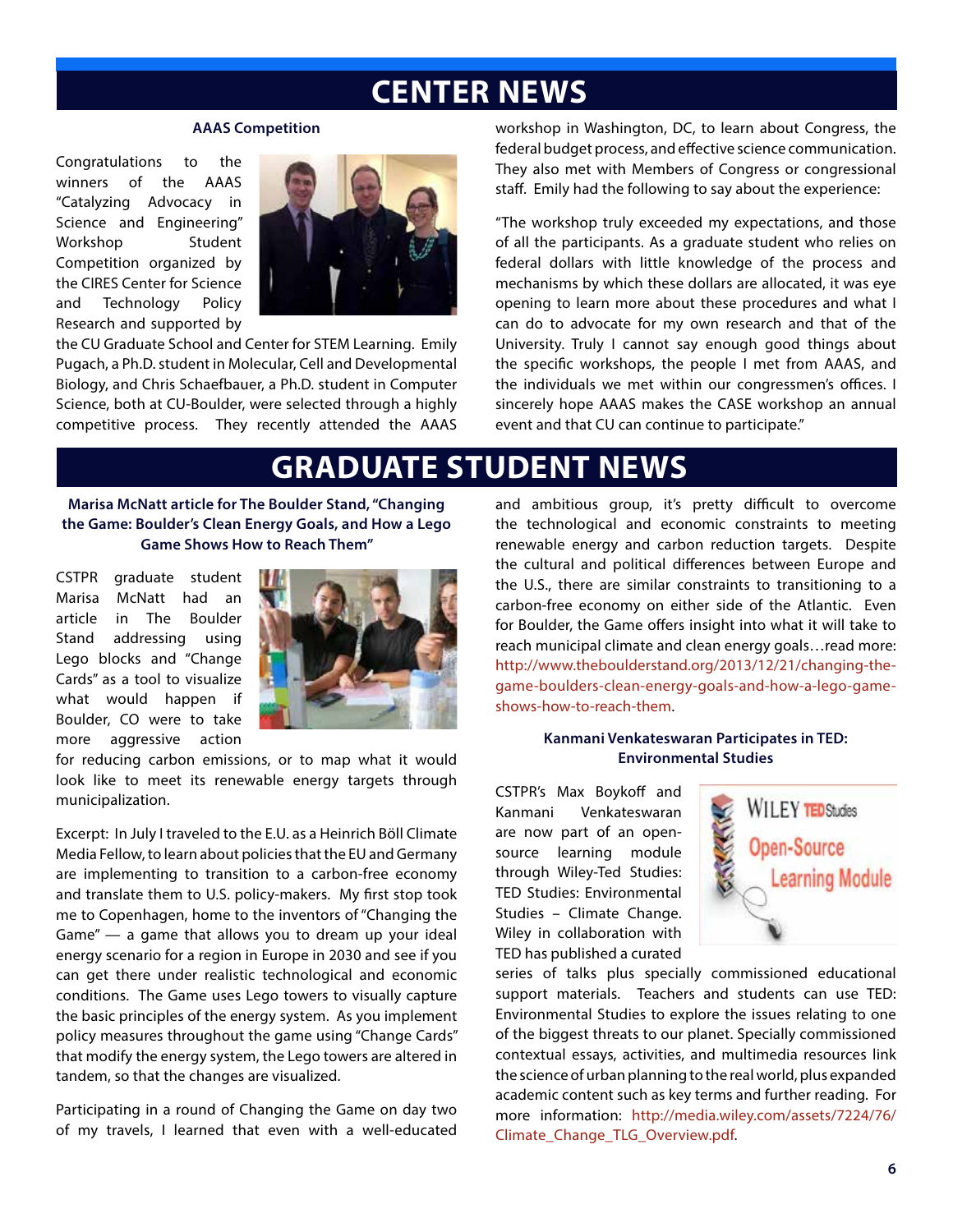## **GRADUATE STUDENT NEWS**

### **Xi Wang Renewable Energy Policy Work, Appointment and Award**

CSTPR graduate student Xi Wang gave a talk titled "Negotiating Power: The Political Contingencies of Renewable Energy Policy in the U.S." She discussed how and why Renewable Portfolio



Standards (RPS) emerged as the dominant renewables policy. Her paper examines how the RPS emerged in the state of California—one of the world's leaders in renewable energy development—not as a determinative outcome, but as the result of contingencies. Her research provides insight into the complex political economy from which the RPS emerged; the contentions and negotiations between industry, environmental non-profits, and government that first abandoned and then advanced the RPS.

Xi's work on renewable energy curtailment with the National Renewable Energy Laboratory was recently featured in CIRES' Spheres science magazine: http://cires.colorado.edu/science/ spheres/energy-environment/EE\_2014.pdf.

Xi has also been selected as a Breakthrough Generation Fellow for the Breakthrough Institute for summer 2014. As one of ten fellows, Xi will be working in the Climate and Energy Program. She will be examining global greenhouse gas emissions embedded in international trade.

In addition, Xi has been awarded the CIRES Graduate Research Fellowship for the 2014-2015 academic year. The

fellowship aims to promote student scholarship and research excellence by embracing a dual approach of 1) attracting the best talent to University of Colorado-Boulder at the outset of their graduate careers, and 2) enabling graduating seniors to complete and publish their research results.

### **Kelsey Cody article for Society and Natural Resources**

Kelsey Cody recently submitted a manuscript to Society and Natural Resources. Cody, K.C., Smith, S.M., Cox, M., Krister, K. (2014) Emergence of Collective Action in a Groundwater Commons: Irrigators in the San Luis Valley of Colorado. Society and Natural Resources (In Review).

### **Marilyn Averill Presentations and New Affiliation**

Marilyn has several given several presentations over the past year:

- • Averill, M. (July 2014). Protecting Rights through Climate Litigation. International Political Science Association. Montreal.
- • Averill, M. (Dec. 2013). What Does It Mean to Agree? United Nations Framework Convention on Climate Change Conference of the Parties 19. Warsaw.
- • Averill, M. (Oct. 2013). Science, Courts and Climate Change. Society for the Social Studies of Science. San Diego.
- • Averill, M. (Aug. 2013). Civil Society Engagement with the UNFCCC. Taiwan UNFCCC NGO Conference. Taipei.
- • Averill, M. (March 2013). Courts and the Diffusion of Climate Science. International Studies Association Annual Conference. San Francisco.

She is now a senior fellow at the Getches-Wilkinson Center for Natural Resources, Energy and the Environment at CU Law.

# **CENTER EVENTS**

### **Spring 2014 Talks: "Adapting to Change: Promise, Pitfalls and Politics"**

The Center's spring 2014 noontime seminar series is focusing on Adapting to Change and includes the following presentations. Webcasts of completed talks are available online at: http:// sciencepolicy.colorado.edu/ news/webinars/index.html.



**CSTPR Noontime Seminar Series** Spring 2014

### **January 29, 2014**

Place Attachment, Performance and Climate Change Adaptation

by Saffron O'Neill, Human Geography, University of Exeter

### **February 5, 2014**

Knowledge Production, Access, and Use for Climate Adaptation at Local Scales in Northern Tanzania by Meaghan Daly, Center for Science and Technology Policy Research

### **February 12, 2014**

The Energy-Water Nexus: Where Climate Adaptation and Greenhouse Gas Mitigation Policies Collide by Kristen Averyt, CIRES and Western Water Assessment

### **March 5, 2014**

Psychological and Community Correlates of Adaptation to Water Stress Among Smallholding Farmers in Sri Lanka by Amanda Carrico, Vanderbilt Inst. for Energy & Environment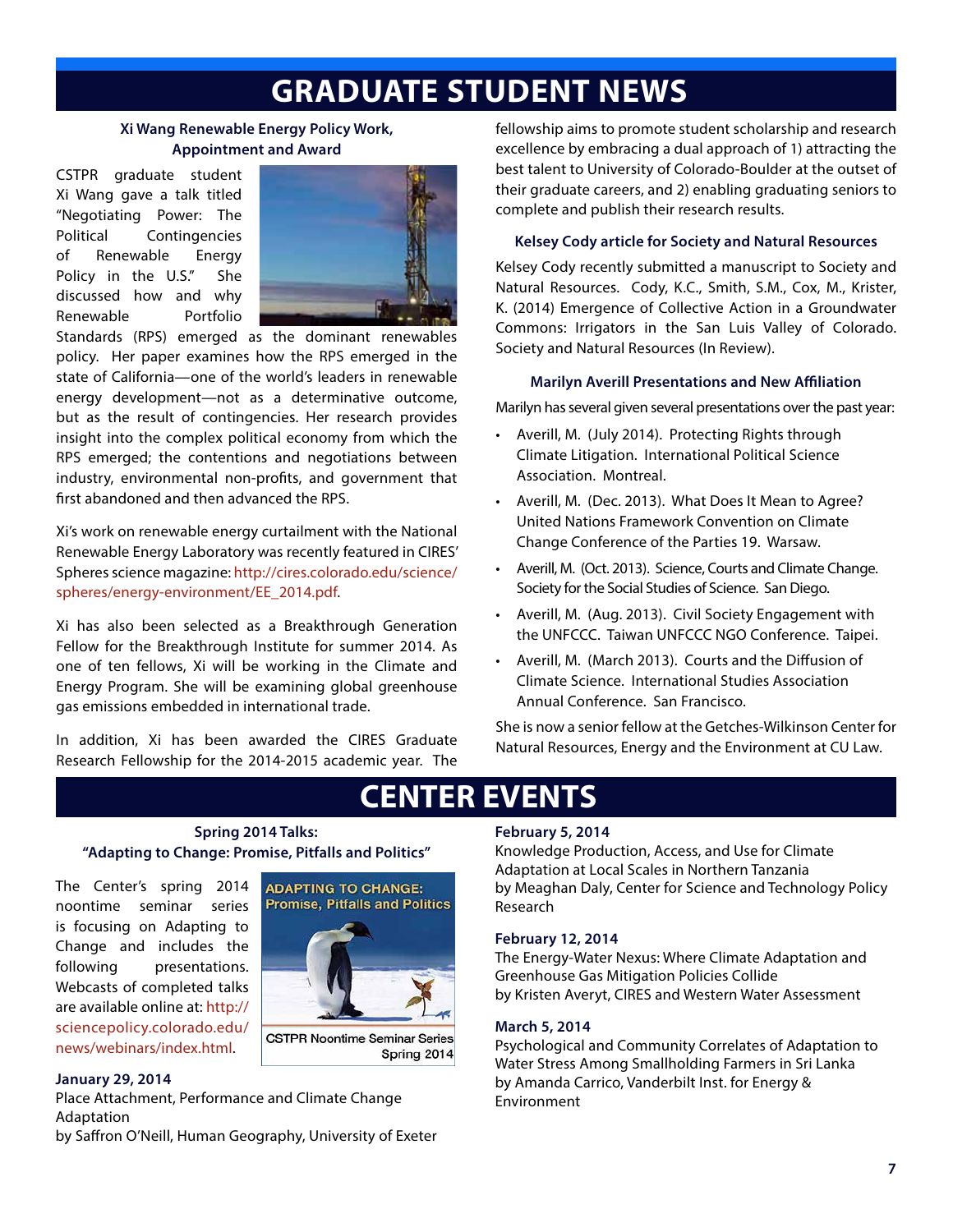## **CENTER EVENTS**

### **March 12, 2014**

Guinea Pigs of the Shale: Informed Consent & the Politics of Fracking

by Adam Briggle, Philosophy and Religion, Univ. of N. Texas

### **April 2, 2014**

Reporting, Regulation, and the Governance of Climate Change in the U.K. by Samuel Tang, Geography, King's College London

### **April 16, 2014**

Visualising the Environment and the Politics of Representation by Joanna Boehnert, Center for Science and Technology Policy Research, University of Colorado

### **April 23, 2014**

Playing with Fire: Social Interactions and Wildfire Mitigation Behaviors in Colorado

by Katie Dickinson, National Center for Atmospheric Research and Center for Science and Technology Policy Research

Join our mailing list to receive notification of upcoming talks and a link to the webcast by entering your email under "Join our Mailing List" on the left hand column at http:// sciencepolicy.colorado.edu.

## **UPCOMING SPECIAL EVENTS**

### **An Evening of Conversationand Music with 'climate communicator' Andrew Revkin**

### Friday, April 18 at 7:30 PM

Macky Auditorium, University of Colorado Boulder Free and Open to the Public

Join us for an interview with noted environmental writer, Andrew Revkin. Afterwards enjoy a live performance of Revkin's original music that he will perform from his recently released album. His final piece, Liberating Carbon, will be accompanied by a live shadow play



performance. A perfect evening out for all ages.

Andrew Revkin is the Senior Fellow for Environmental Understanding at Pace University and has been writing about environmental sustainability for more than three decades, from the Amazon to the White House to the North Pole, mainly for The New York Times. He has won the top awards in science journalism multiple times, along with a Guggenheim Fellowship. At Pace, he teaches courses in blogging, environmental communication and documentary film. He has written acclaimed books on global warming, the changing Arctic and the assault on the Amazon rain forest, as well as three book chapters on science communication. Drawing on his experience with his Times blog, Dot Earth, which Time Magazine named one of the top 25 blogs in 2013, Revkin speaks to audiences around the world about the power of the Web to foster progress. He's also a performing songwriter, was a longtime accompanist for Pete Seeger and recently released his first album of original songs, which was hailed as a "tasty mix of roots goulash" on Jambands, an influential music website. Two films have been based on his work: "Rock Star" (Warner Brothers, 2001) and "The Burning Season" (HBO, 1994).

More Information: http://sciencepolicy.colorado.edu/itg/ events/revkin.html

### **DEBATE ON COLLEGE ATHLETICS Resolved: College Athletes Should Be Allowed to Unionize**

Tuesday, April 29 at 9:00 - 11:00 AM Auditorium, Dal Ward Athletic Center Free and open to the community

As part of their final project, students in ETHN 3104, The Governance of Sport, are organizing an Oxford-style debate on the subject of unionization among college athletes. Half the class will be taking the affirmative position and the other half the negative. Audience participation will be part



**DEBATE ON COLLEGE ATHLETICS Resolved: College Athletes Should Be Allowed to Unionize** Tuesday, April 29 at 9:00 - 11:00 AM

Auditorium, Dal Ward Athletic Center Free and open to the community<br>More Information: http://sciencepolicy.colorado.edu/stepps

of the debate, which is open to the University community.

*This debate is for educational purposes only. No position is being taken or is affiliated by the University of Colorado.*

More Information: http://sciencepolicy.colorado.edu/stepps/ news/events.html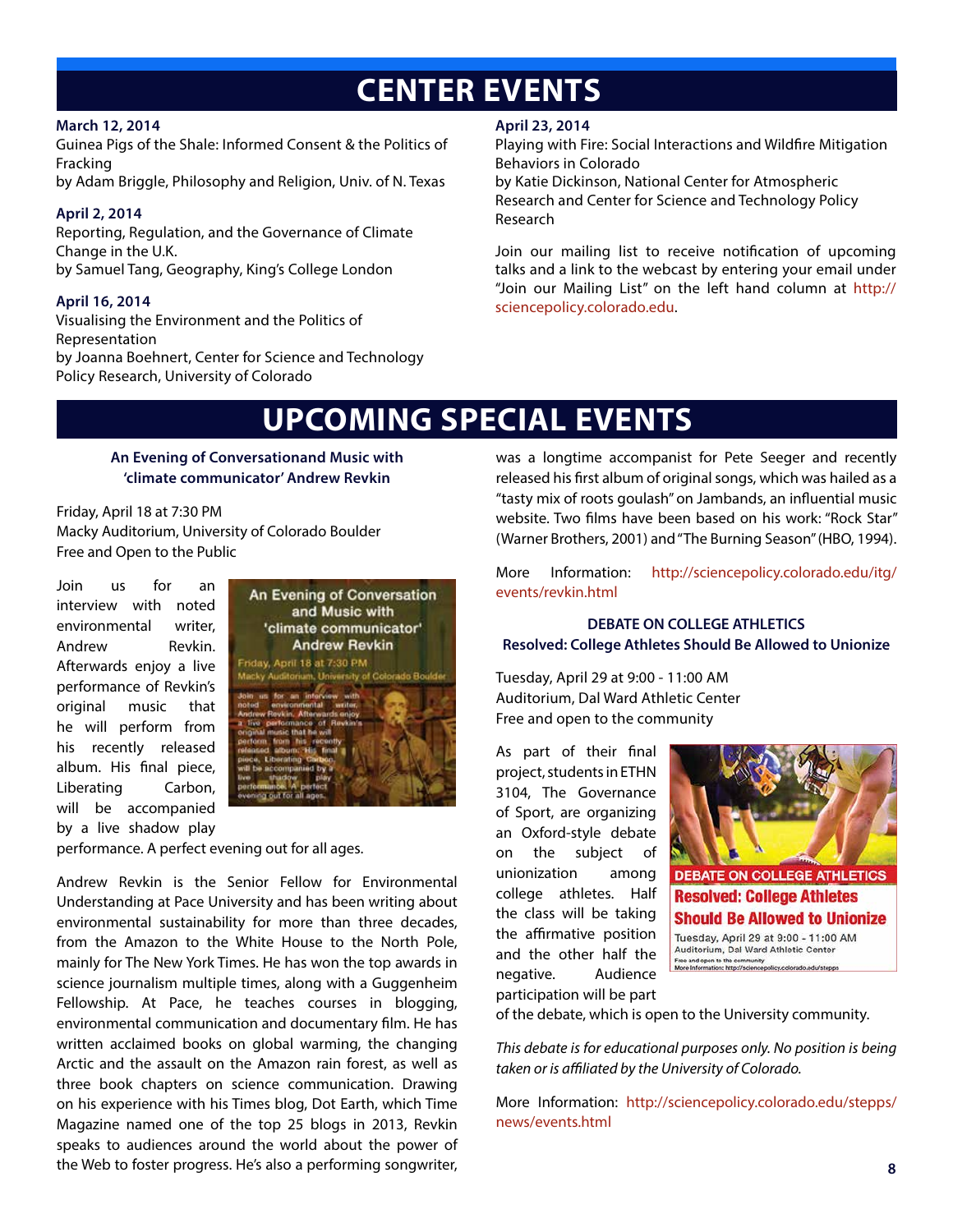### **CENTER PRESENTATIONS**

**NEW PUBLICATIONS**

### **Max Boykoff Talk at University of Idaho "Who speaks for the climate?"**

Max gave a talk at the University of Idaho on March 25 about the ways in which the news media contribute to public understanding – and misunderstanding – of climate issues. His talk was followed by a panel discussion featuring four UI faculty members.



### **Roger Pielke Talk at Basic and Applied Research Workshop**

Roger Pielke, Jr. spoke on February 21 at a workshop titled, "Basic and Applied Research: Historical Semantics of a Key Distinction in 20th Century Science Policy" organized by David Kaldewey, University of Bonn, and Désirée Schauz, Munich Centre for the History of Science and Technology. Roger's talk was on "basic research" as a political symbol in the US context based on his paper "Basic Research as a Political Symbol" (Minerva, 2012). To view his presentation slides click here: https://docs.google. com/file/d/0B92CyI7iP9pqdGdfeXJhNHRWWlk/edit.

### **Max Boykoff** has a new article published in the March 2014 edition of Nature Climate Change: Boykoff, M. T. (2014). Media discourse on the climate slowdown. Nature Climate Change, Volume 4, pp. 156-158.

Excerpt: In August 1968, protestors from the Students for a Democratic Society — an activist movement in the United States — repeatedly hurled the phrase

'the whole world is watching' outside the hotel in Chicago where the Democratic National Convention was being held. As Columbia University professor Todd Gitlin later documented in a book titled by the same phrase, media coverage of the clashes accompanying the refrain then served to draw wider visibility to their antiwar activities and claims. He found that implications from the media representations were twofold: first, coverage largely framed the protests as a fringe action promoted by marginalized actors; however, second, the increased media coverage of the Students for a Democratic Society actions actually boosted awareness and bolstered member enrolments in the student-led movement… Read more: http://sciencepolicy.colorado.edu/admin/publication\_ files/2014.02.pdf.

**Deserai Anderson Crow** and **Max Boykoff** just had a book published by Routledge Press:

Culture, Politics and Climate Change How Information Shapes our Common Future Edited by Deserai A. Crow, Maxwell T. Boykoff

Focusing on cultural values and norms as they are translated into politics and policy outcomes, this book presents a unique contribution in combining research from varied disciplines and from both the developed and developing world.

This collection draws from multiple perspectives to present an overview of the knowledge related to our current understanding of climate change politics and culture. It is divided into four sections – Culture and Values,

|               |                  | ÷                       |        |
|---------------|------------------|-------------------------|--------|
| w.            |                  | ---<br>t<br>m<br>╾<br>٠ |        |
| 2.0.0.0       |                  | ٠                       | $\sim$ |
| --<br>٠       |                  | <b>CONTRACTOR</b>       | . .    |
| <b>ATTACK</b> | $\sim$<br>÷<br>÷ |                         |        |
| Ŧ<br>$\sim$   | $\sim$           |                         |        |

climate slowdown

Communication and Media, Politics and Policy, and Future Directions in Climate Politics Scholarship – each followed by a commentary from a key expert in the field. The book includes analysis of the challenges and opportunities for establishing successful communication on climate change among scientists, the media, policy-makers, and activists.



With an emphasis on the interrelation

between social, cultural, and political aspects of climate change communication, this volume should be of interest to students and scholars of climate change, environment studies, environmental policy, communication, cultural studies, media studies, politics, sociology. Read more: http:// www.routledge.com/books/details/9780415661492.

**Deserai** also has a new article (with coauthors Tanya Heikkila, Jonathan J. Pierce, Samuel Gallaher, Jennifer Kagan, and Christopher M. Weible) about fracking policy in Colorado, Understanding a Period of Policy Change: The Case of Hydraulic Fracturing Disclosure Policy in Colorado. *Review of Policy Research*, Volume 31, Issue 2, pages 65–87, March 2014.



Abstract: This paper investigates the beliefs and framing strategies of interest groups during a period of policy change and the factors explaining policy change. We develop propositions to explore questions concerning policy change primarily from the advocacy coalition framework as well as from other theories. The propositions are tested by examining the promulgation of a Colorado regulation requiring the disclosure of chemicals used in hydraulic fracturing. Using coded data of documents published by organizations involved in the rulemaking process, we find divergence between industry and environmental groups on their beliefs concerning hydraulic fracturing, as well as their portraying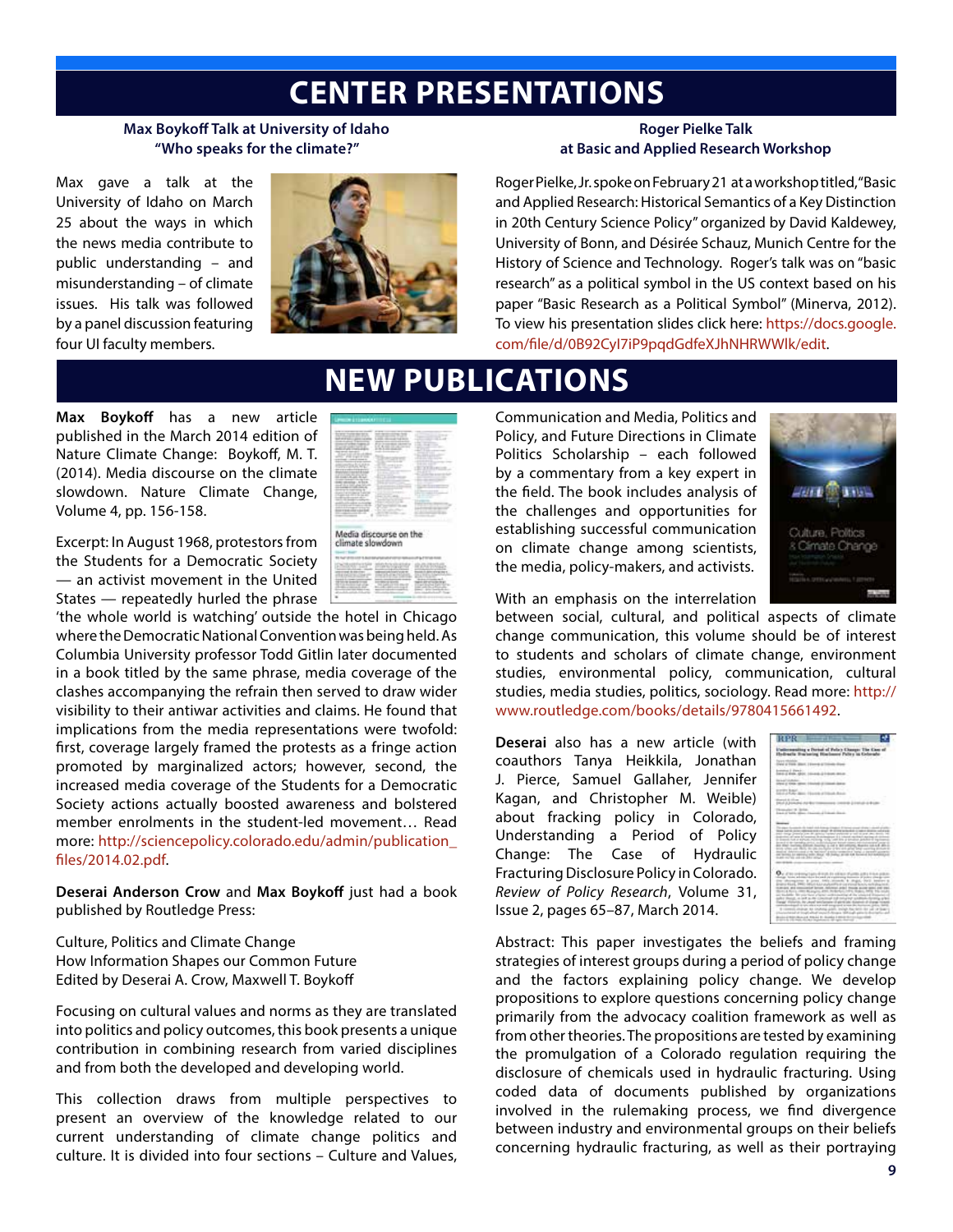themselves and each other as heroes, victims, and villains, but some convergence on their more specific beliefs concerning disclosure of chemicals. Interviews point to the importance of policy entrepreneurs, timing, a negotiated agreement, and learning for explaining policy change. The findings provide both theoretical and methodological insights into how and why policy changes. Read more: http://sciencepolicy. colorado.edu/admin/publication\_files/2014.07.pdf.

**Benjamin Hale** has a chapter published in the new book *Consequentialism and Environmental Ethics* by Avram Hiller, Ramona Ilea, and Leonard Kahn, Eds. (December 2013, Routledge Studies in Ethics and Moral Theory).

Excerpt: Of the 4.9 million barrels of crude oil discharged into the Gulf of Mexico during and immediately after the Deepwater Horizon disaster, an

impressive 41% of the oil was removed through human intervention. Such interventions included not only chemical dispersion (accounting for approximately 16% of the discharge), in situ burning (5%), and skimming (3%), but also a significant portion was captured directly from the well (17%). Researchers estimate that another 37% of the oil disappeared naturally, either through natural dispersion (13%) or through evaporation or dissolution (24%). As the remaining 22% of the oil continues to float in the gulf and threaten wildlife, the cost of the cleanup is expected to pass \$41 billion (Hagerty and Ramseur 2010).

Notwithstanding these economic costs, many lives, human and non-human, have been affected by the spill. Countless sea critters, including fish and marine mammals, died gruesome deaths or ended up with genetically abnormal offspring. Fish, shrimp, and oyster stocks were decimated (in the literal sense of the term). More than 3,000 miles of beach and wetland areas were bathed in oil. Recreation in the area took an incredible hit. The devastation is tremendous, and those responsible for the event-British oil giant BP, primarilyare on the hook to clean it all up.

Many people want to say this: that pollution is wrong. Typically, they say this on harm grounds: Pollution is wrong because it is harmful to other people, to animals, or to nature more generally. This seems about right. Environmental damage is a serious consequence of polluting and it would seem wrong to impose it unjustifiably. These same people may have similar views about elephant poaching and rampant suburban expansion, to take just two examples, though such cases are not instances of pollution. That is, they may think that what makes poaching and rampant expansion wrong is also that it destroys the environment. In this way, pollution is just one of several forms of environmental wronging. Read more: http://sciencepolicy. colorado.edu/admin/publication\_files/2013.39.pdf.

transform and improve our lives, advance our understanding of Substitution Problem, with Alexander Lee, and Adam **10Ben** also authored a new article, Clowning Around with Conservation: Adaptation, Reparation and the New

Hermans, *Environmental Values* 23 (2) 181-198, doi: 10.3197/0 96327114X13894344179202, Published April 2014.

Abstract: In this paper we introduce the 'New Substitution

Problem' which, on its face, presents a problem for adaptation proposals that are justified by appeal to obligations of reparation. In contrast to the standard view, which is that obligations of reparation require that one restore lost value, we propose instead that obligations to aid and assist species and ecosystems in adaptation, in particular, follow from a failure to adequately justify – either by absence, neglect, omission or malice – actions that



caused, or coalesced to cause, climatic change. Because this position suggests a different reason for reparation – namely, it does not rely on the notion that an obligation to repair is contingent upon a lost good – it permits moving forward with assisted colonisation and migration, but does so without falling subject to the complications of the New Substitution Problem. Read more: http://sciencepolicy.colorado.edu/ admin/publication\_files/2014.06.pdf.

**Roger Pielke, Jr.** has a new publication at Law in Sport on the analysis of immigration and US Soccer: US immigration policy negatively impacts US Soccer.

Excerpt: Issues related to immigration and citizenship have long been debated in the United States, and are reemerging as a political issue, with calls for reform coming from both Republicans and Democrats.



President Obama says that "the US immigration system is broken … there are 11 million people living in the shadows." One consequence of the broken immigration system can be seen in US soccer, where certain immigrants to the United States are deemed ineligible to represent Team USA, despite meeting FIFA criteria for eligibility. This article explains this situation and recommends several alternative ways forward to better align the intent of FIFA regulations with their implementation in a US context by US Soccer. Read more: http://www.lawinsport.com/articles/regulationa-governance/item/us-immigration-policy-negativelyimpacts-us-soccer.

**Roger Peilke, Jr.** assesses the legacy of J. D. Bernal's sciencepolicy classic on its 75th anniversary in In Retrospect: *The Social Function of Science*. Nature 507, 427–428 (27 March 2014) doi:10.1038/507427a.

Excerpt: In 2011 Tom Coburn, the Republican Senator for Oklahoma, issued a report focused on helping the US National Science Foundation to better conduct research that "can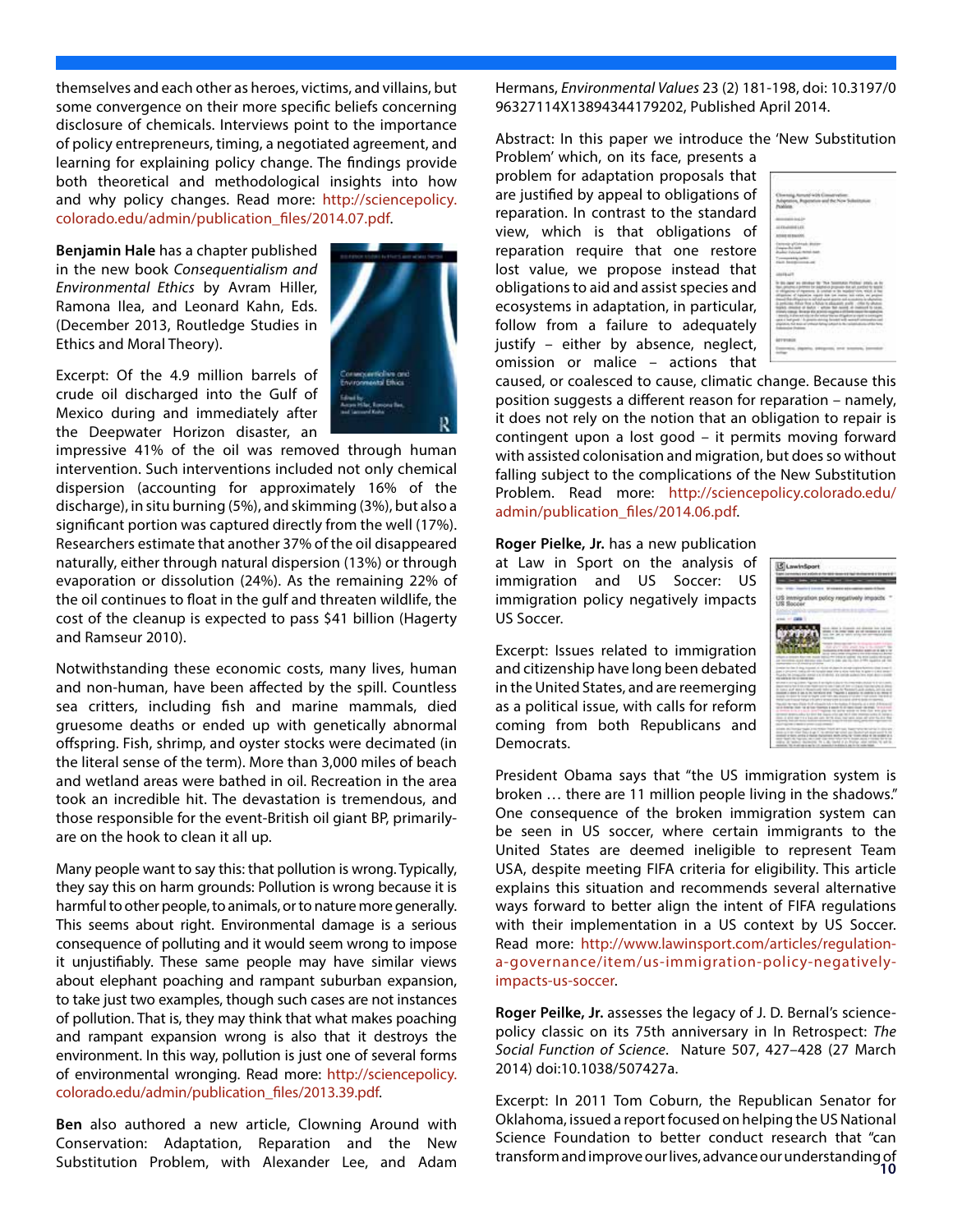the world, and create meaningful new jobs". It is ironic that this conservative Republican's demands that research be carefully planned and focused on social objectives can be traced directly to the writings of an Irish-born communist crystallographer 75 years ago.

Such is the wholesale acceptance of John Desmond Bernal's views in his 1939 treatise The Social Function of

Science — covering the organization of research to science and its social role — that they are now part of the fabric of science-policy debates across the political spectrum. For Bernal, usefulness was more than an aspiration: it was the central objective of the scientific enterprise and the desired end of state support of science.

He was among the first to recognize that all public engagement is ultimately political, although his vision of scientists as stalwarts resisting partisan politics might now seem naive: "The scientist … sees the social, economic and political situation as a problem to which a solution must first be found and then applied, not as a battleground of personalities, careers and vested interests." Read more: http://sciencepolicy. colorado.edu/admin/publication\_files/2014.08.pdf.

**Roger Pielke, Jr.** and Dan Sarewitz have a new Op-ed in the Financial Times on energy development and poor nations, Climate policy robs the world's poor of their hopes: We need technologies that work in the US and in Pakistan, say Roger Pielke and Daniel Sarewitz.

Excerpt: Having failed to stem carbon emissions in rich countries or in rapidly industrialising ones, policy makers have focused their attention on the only remaining target: poor countries that do not emit much carbon to begin with.



Legislation to cap US carbon emissions was defeated in Congress in 2009. But that did not prevent the Obama administration from imposing a cap on emissions from energy projects of the Overseas Private Investment Corporation, a US federal agency that finances international development. Other institutions of the rich world that have decided to limit support for fossil fuel energy projects include the World Bank and the European Investment Bank.

Such decisions have painful consequences. A recent report from the non-profit Center for Global Development estimates that \$10bn invested in renewable energy projects in sub-Saharan Africa could provide electricity for 30m people. If the same amount of money went into gas-fired generation, it would supply about 90m people – three times as many. Read more: http://sciencepolicy.colorado.edu/admin/publication\_ files/2014.03.pdf.

## **S&T OPPORTUNITIES**

### **NCAR ASP 2014 Summer Colloquium on Uncertainty in Climate Change Research: An integrated Approach**

Announcing the ASP, NCAR Summer Colloquium on Uncertainty in Climate Change Research: An Integrated Approach, July 21- August 6, 2014, NCAR, Boulder, CO.



The Social Function of Science

Uncertainty is present in all phases of climate change

research from the physical science (e.g., projections of future climate) to the impacts through to the effort to make decisions regarding mitigation and adaptation across different spatial scales. This theme will embrace all aspects of uncertainty in climate change research, providing a pedagogic whole for students, post-docs, and early career scientists interested in any and all aspects of climate change. One central focus will be the need to understand the strands of uncertainty throughout the climate change problem in order to focus effectively in any one area. We aim to train the next generation of postgraduates in interdisciplinary thinking.

This workshop builds on one held two years ago at NCAR in IMAGe. Core topics will be similar but new topics have also been added. To view the agenda, abstracts, talks, etc. of this previous workshop, please visit: https://www2.image.ucar. edu/event/uncertainty-climate-change-research-integratedapproach. Students, post-docs and early career scientists are invited to apply. For more information and to apply, please visit: http://www.asp.ucar.edu/colloquium/2014/index.php.



### **NEW VIDEO FEATURING ROGER PIELKE, JR.**

### *ANN CURRY REPORTS*

*Our Year of Extremes: Did Climate Change Just Hit Home?*  http://www.nbcnews.com/news/us-news/our-year-extremes-did-climate-changejust-hit-home-n70976

To view more CSTPR videos see: http://sciencepolicy.colorado.edu/news/multimedia.